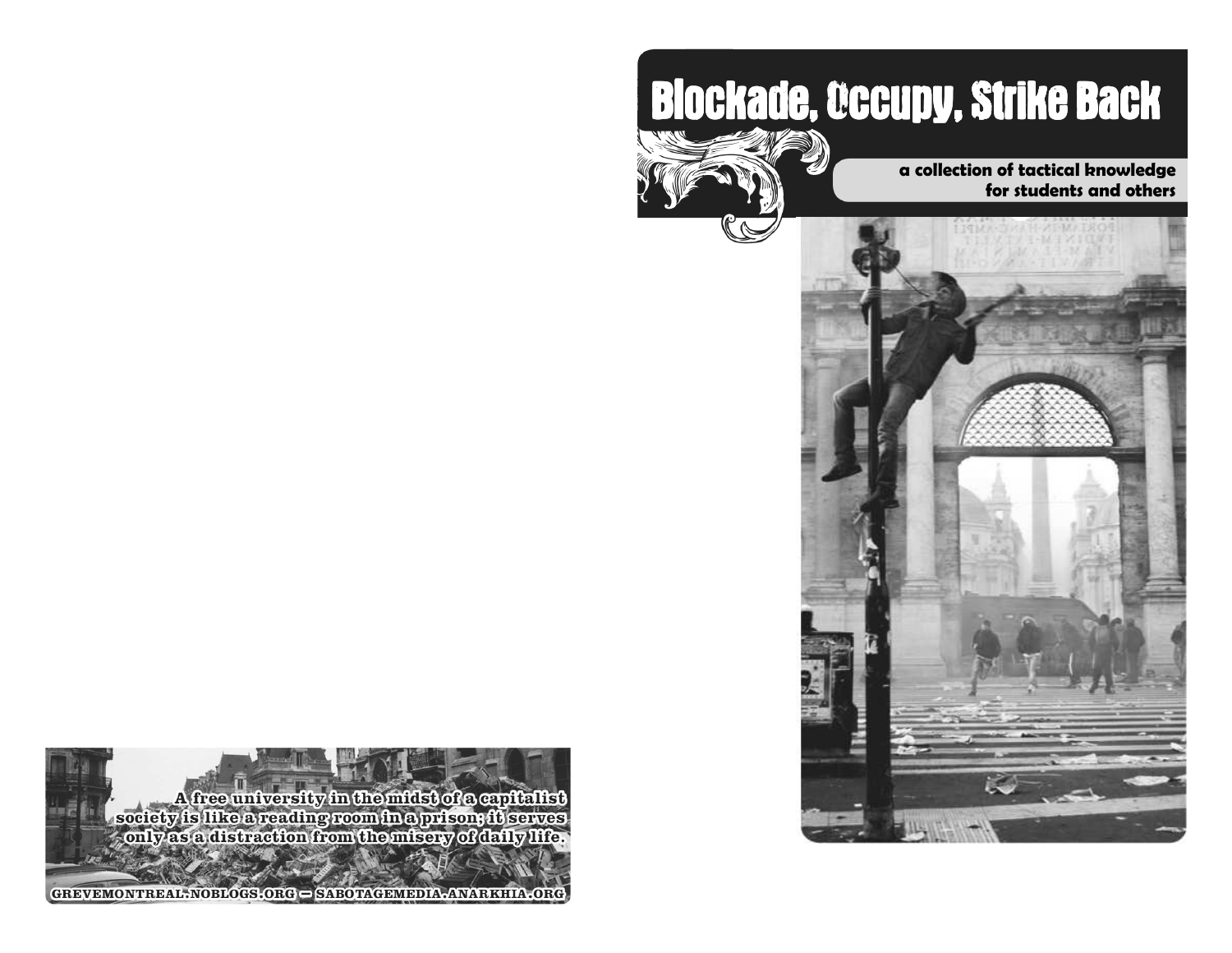during heated moments in the anti-austerity struggle. During a recent racist pogrom where fascists were attacking migrants, occupied universities provided a defended space from this onslaught.

In France, when the CPE law was passed in 2006, collective daily actions were organized on campus. Some of these included blocking train lines, building barricades in the streets with the furniture found in nearby workplaces, and highway blockades to prevent the transportation of workers to work.

In Montreal during the student strike of 2005, people set their sights on the economic functions of the city. They ran riot through the underground mall, sabotaged gas stations, clashed with police, blockaded and SAQ depot such that no alcohol could be delivered anywhere on the entire island, and temporarily shut down the port. The strike spread outward and was not limited to student participation.



Disclaimer: This publication is intended purely for informational purposes only, and does in no way encourage or condone any illegal activity. Find the joy of making war on domination at your own risk.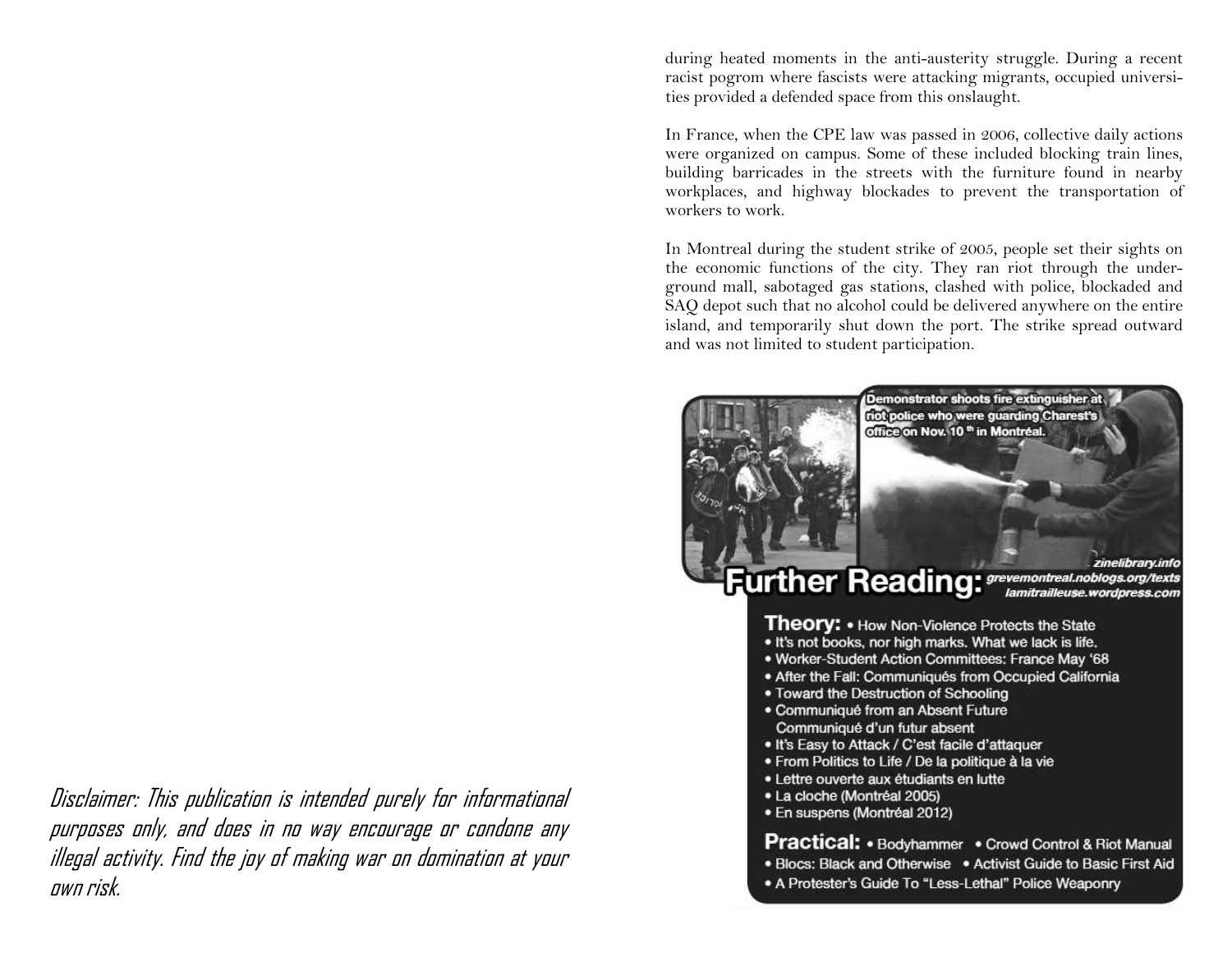

Around the world, universities have played a roll in contributing to wider social struggles.

In Chile, the police do not come onto the university campuses. When the dictatorship came to power in the coup of 1973, the enforcers of law and order entered the campuses and rounded up those opposed to the coup, imprisoning, torturing, and executing hundreds. Even though the dictatorship is now officially over, democracy has proven itself not much different to those who oppose hierarchy and power.

The police still perform an inherently political function, regardless of whether capitalism is managed by democracy or dictatorship.

Police do not come onto campus because they are not welcome. When they try to enter, students, anarchists, and other rebels fight them out, and keep them out with barricades and continued confrontation. Because universities are liberated areas, people at odds with the state can use them to stage attacks against capital and get away safely.

The student struggle in Chile regularly spills over into the streets. In 2011, there were over forty demonstrations, any turning into pitched battles with police and shutting down the flow of commodities across cities with burning barricades. Strikes paralyzed not only the campuses, but the larger society around them.

Similarly, in Greece, police entering a university is understood as a declaration of war. A widespread and frequent practice of occupying the campus for assemblies and organizing gives these spaces an important place

### **THE FORMATION OF CREWS: A Tactic in Expanding Our Strength and Autonomy**

INSTEAD OF HOPING FOR A BUREAUCRATIC organization to do something for us, we can take our lives into our own hands by selforganizing. The formation of a crew is a step in this direction. A crew is a collection of close friends that trusts one another enough to organize together. This means having shared intentions, ideas, and practices, having each other's backs, and never talking to police. In other words, this means sharing affinity. Some people refer to crews as affinity groups. While who is in your crew can be somewhat flexible depending on what you're trying to do, it does imply having people with whom to consistently participate in social struggles and develop a more long-term term strategy. It often involves sharing your day-to-day life and knowing people well. This means knowing what is shared, but even more importantly, knowing where real political differences exist.

A crew is a small group of people who organize without hierarchy - there are no leaders or followers, and everyone chooses how to take part in the activity. Crews can form anywhere: in school, on the street, and on the job. This is an effective way of organizing because, in a small group, you are making decisions and setting goals with people that you already share affinity with, without needing to vote or use formal processes. Doing so sidesteps the alienation and stagnation that happens as a result of the bureaucratization of the student movement - however, self-organization requires a lot more initiative and creativity, since nobody will put your ideas into action for you. Another benefit is that the decentralization of action planning renders repression of social movements more difficult.

Larger endeavors that are beyond the organizational capacity of a given crew, such as occupations or demonstrations, may require assemblies or other means to coordinate with others. This larger coordination structure based on autonomy stands in contrast to the standard idea of general assemblies, which require voting or consensus, whose ultimate function is to control and limit the struggle.

As people realize their own power as individuals and communities, the power of those in authority (i.e. the administration, the politicians, the police, and the bosses) weakens. This is what happens in any community garden, any occupation, and any riot. Individuals see that they can grow their own food and help others do the same; they see what they can do with just a few others. They see that they can take and hold space, and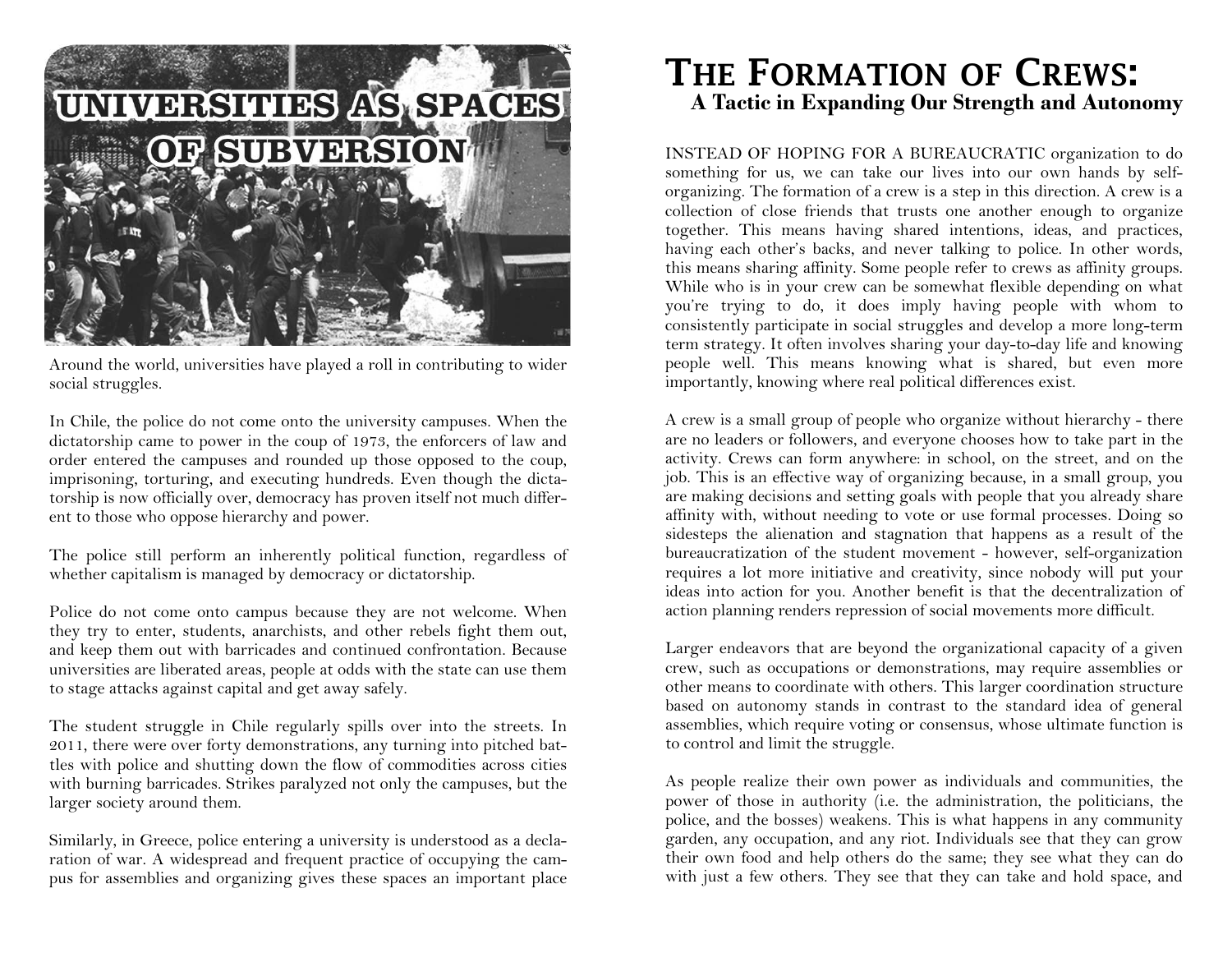make entirely new ways of interacting together possible, while fighting off the institutions that stand in their way. When space is liberated, when we fight authority, we see that capitalism is not absolute. We realize that most of the things around us that we value are of our own creation. Contrary to the widespread myths, authority is in fact unnecessary and harmful.

When more people realize their actual capacity to determine their own lives, they, along with others, become a material force. One of a physical nature, unlike the voting polls that only act as a means to confuse where our true power lies – in our own hands. Those who wish to play puppet master know this. The people who fancy themselves our rulers and keepers – politicians, bosses, police, judges, and many others – long ago organized themselves into a force that can in actuality change things, move things, and control things. Crews act as a counterforce to those whose goal is to profit by dominating us.

Crews, then, serve a role in protecting ourselves from those who would like to exploit us for the sake of the economy, from those who would like us to continue working for scraps and piling up huge debts. Crews can come to demonstrations prepared and with clearly formulated ideas and plans about what they want to see happen, opening up interesting possibilities in otherwise ritualized processions from point A to point B. Crews can organize to disrupt the functioning of the economy, both on campus and off, through blockades, sabotage, occupations, and other forms of action. Crews can get together and articulate their ideas on the walls of the campuses and city streets with graffiti and posters. They can make sure that advertisements never stay up for long, and that police stations, banks, and gentrifying apartments or restaurants are never safe. Crews can steal from big businesses, such as by expropriating groceries to pass out for free in their neighbourhoods. They can take money from capitalism and give it to social projects autonomous from the state, or initiate those projects themselves. Crews form to act as a force against those who would rather see us subservient or behind bars.

Crews can form to approach the police when they are hassling someone on the street or in the métro. They can attack the immigration machine that deports and imprisons. They can stop the landlord trying to evict their neighbours. They can de-arrest someone at a demonstration without hesitation, even if they don't know them. They can smash banks and other spaces which exist to reproduce capitalism. They can build up their communities through solidarity, so that the police hesitate before following someone into a neighbourhood or a campus.

harder time identifying masked faces in their post-G20 Most Wanted list than those without, just as the police would have had a harder time arresting people in the aftermath of the Vancouver hockey riot if the hooligans had been wearing masks. Wearing masks won't get us home safely all the time, but it does disrupt routine repression and social control.



First, put on your cloth gloves. This will keep your fingertips (and the paint bombs) clean. You should work on a soft surface (like a fold towel) to protect your bulb.

1. First, use needle-nose pliers to cut off the metal fitting. You can either cut two vertical slits in the fitting and wiggle it off, or simply cut around the entire thing.

2. Next, remove the glass tube and filament from inside the bulb. If they haven't already broken in the process of cutting off the fitting, try gently poking them from the bottom with a screwdriver.

3. Fill the bulb with paint (use a funnel or dish soap bottle and add some water if the paint is thick), seal the hole with paper, clay or similar, and seal with electrical tape or melted wax. Mixing indoor and outdoor paint makes it much more difficult to remove.

4. Wipe down the bulb with rubbing alcohol to remove any prints.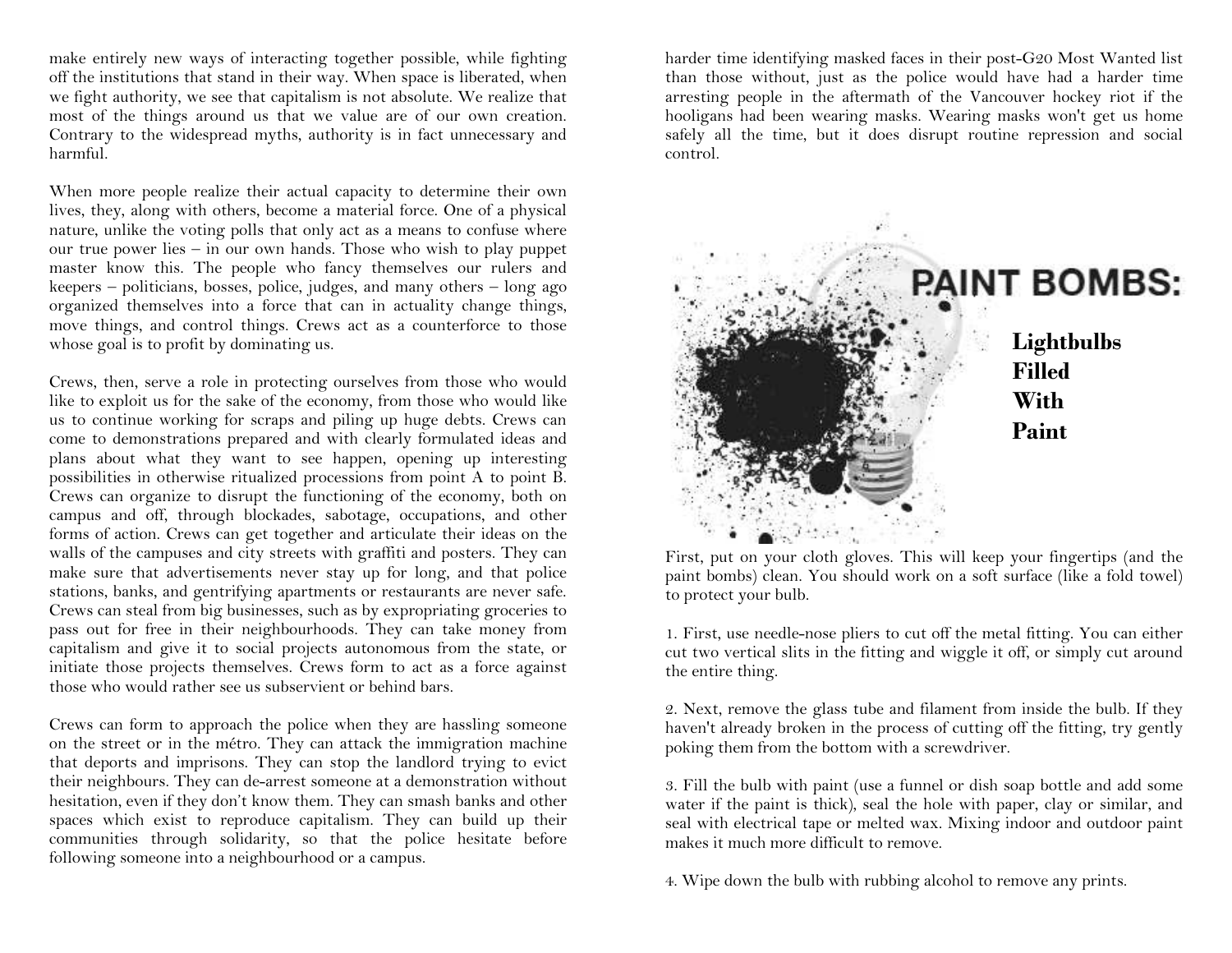down tools and other items with rubbing alcohol in advance to clean fingerprints off them – you never know what might get lost in the chaos.

Banners along the sides and front of a bloc can function to obscure surveillance, and can also help to protect people from being snatched by police.

Placards and flags made with heavy wood can be used for self-defense in a pinch (and are longer than batons!). Barricades, fireworks, paint bombs, fire extinguishers, rocks, and other creative means can keep enemies at a distance.

Knowing the terrain can be invaluable.

- where are there barricade materials, action targets, and stash spots for tools to be picked up during the demo?

-where are there alleys, backyards, hiding spots, crowded areas, cameras, and public transit locations for dispersal?

Do not let any of this give you a false sense of security. Be careful. Assess your relationship to risk honestly. Make sure you know and trust the people you're working with, especially when it comes to high-risk activities. Practice security awareness at all times. Know and assert your legal rights when dealing with police. Doing so may not make things better, but failing to do so will certainly make them worse.

## **WHY WEAR A MASK?**

Individuals cover their faces and conceal their appearances for the simple reason that they have no need to be identified. In this world where cameras sit on every other street corner, where the police, CSIS, and the RCMP use every chance they get to profile us, where participation in social struggle or public demonstrations can compromise our freedom and ability to act in the future, there is no reason to make their jobs easier for them. Just as we refuse to cooperate with CSIS interrogations and police investigations, we're also going to make it as hard as we can for the systems of social control to crack down and break us. Developing a practice of (partial) anonymity at demonstrations opens up space for participation in actions for people who would otherwise be risking "too much" -- be it legal status, immigration status, or employment. Not only does it make profiling more difficult, it also helps to keep people out of police custody: the Toronto police and community snitches had a much

On campus, crews can extend the reach of the strike. Open up the universities as social spaces for students and non-students alike to come in and use freely. Appropriate the copy machines and spread news of the revolt to other sectors of society. Take over the cafeterias and bars and begin preparing the communal feast. Burn the debt records. In short, create not an 'alternative' that can easily be accommodated within capitalist society, but rather liberated space in which power is built to destroy capitalist society.

The point of acting is to gain control over our lives and to further our own power, as well as the power of those who have always been dispossessed in this society.

Crews strike back.

### **<sup>O</sup>CCUPATION: A Do-It-Yourself Guide**

*This is a modified version of a text which originally appeared in After the Fall, a publication that came out after the wave of student rebellion in California in 2009.* 

### **Preface: Why Occupy?**

WE IN NORTH AMERICA have been too timid for too long. We are afraid of the cops. We are afraid of losing our jobs or getting expelled from school. No one wants to take risks; no one wants anyone else to take risks. Protests are boring, poorly attended, and ineffective. Peaceful marches or rallies reduce us to passive observers of what is supposed to be our own activity. We are told to express our anger and frustration by shouting or chanting, but otherwise, we are asked to exercise restraint.

At the general assembly, participants are asked: "what do you want to do next?" But they are never asked the obvious question – "what do you want to do right now?"Why not decide on an immediate course of action and do it? Organizers complain they are losing members with each successive meeting; they seem to believe that meeting is an end in itself!

This wall of passivity can only be dismantled through action. But equally, we have to avoid the temptation of becoming "activists". Sacrificial actions are disruptive – but only momentarily. They depend on the media to publicize their grievances, but to gain this attention, activists must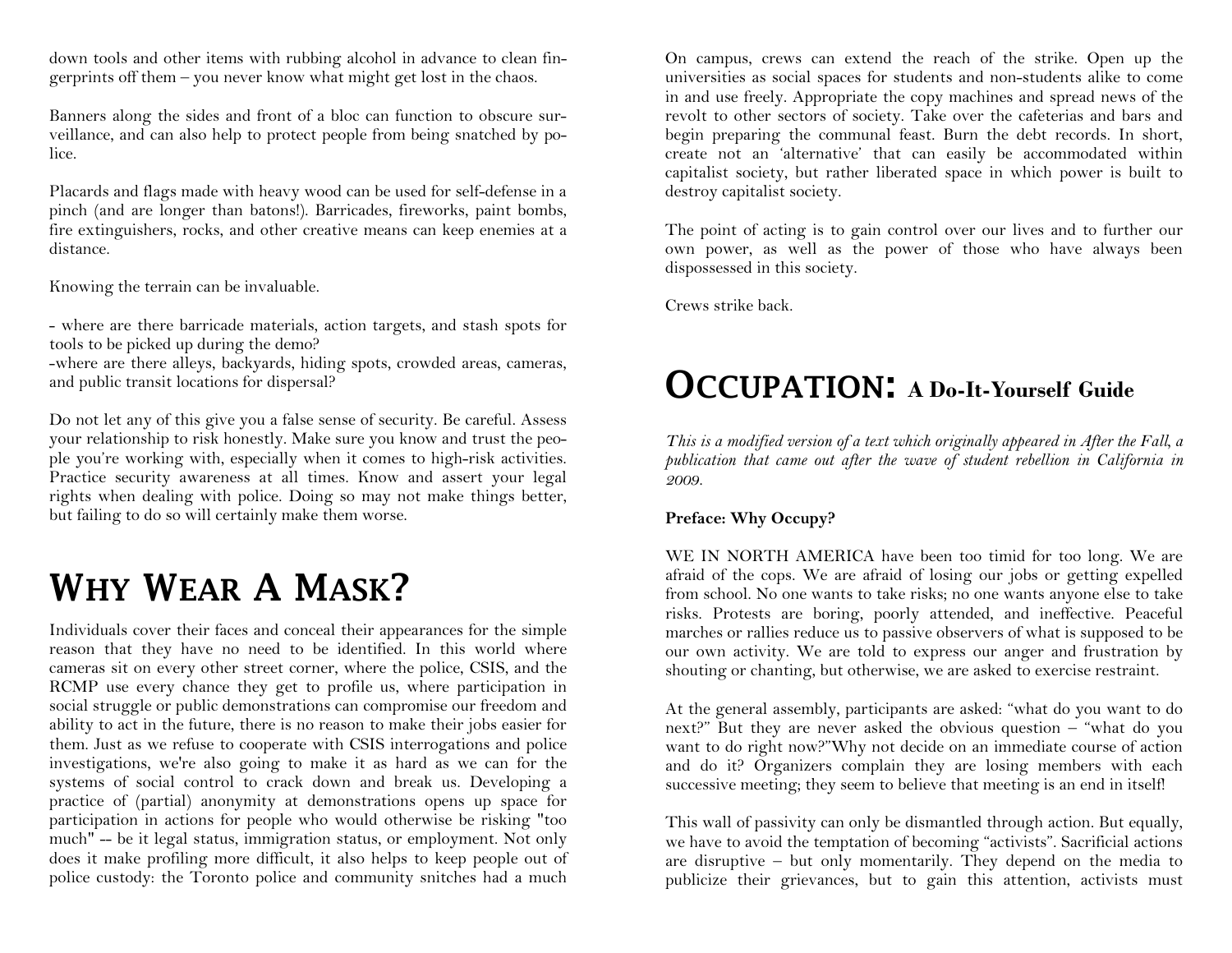provoke the administration into an embarrassing confrontation. Administrators are not so stupid. They know how to neutralize these actions: they simply avoid confrontation.

These are the problems we face: not only the cuts  $-$  not only the crisis which caused the cuts – but the ineffectiveness of our means of fighting them. We need to build a movement, but we find that we cannot. People will only join a movement if it has the potential to change something, but a movement will only change something if people join it. So everyone does what is in their own best interests: they ignore the protestors and get on with their lives. Better to try to find a new job than waste time failing to get your old one back. The problem is not a lack of consciousness. People evaluate their situation and act accordingly.

It is the representatives who fail to understand.

Everything is set up in advance to ensure that nothing actually changes. We are given a menu of options for managing the crisis and another for fighting the cuts. We do the hard work of organizing. We attend interminable meetings and plan largely symbolic actions. These things change nothing. The problem is simple: no decision-making body has the power to give us what we want – and especially during a crisis, when the very existence of capitalism is at stake.

We must reject all options on offer and demonstrate that without negotiations it is still possible to act. This is why we do not make demands. Completely discarding the cowardly idea that we should return to the status quo of the last year or the year before, to be taken away from us once again a year or two later, let's say that we were to set our demands just a little bit higher: free education and a university managed by faculty, students, and workers. Nothing short of a full-scale insurrection could ever achieve this. And if we were strong enough to bring the existing order tumbling down around us, why would we stop short and settle for the foregoing list? In any case, they've never responded to petitions or requests, only force. Why go through the motions of negotiation when we know we will not win anything but paltry concessions? Better to reveal the nature of the situation: there is no power to which we can appeal except that which we have found in one another.

That is also why we reject the logic of representation. No representative, no matter how charismatic, can achieve anything of consequence, except to deprive us of our own agency. Having representatives reduces us, once again, to passive onlookers upon our own activity. We have to take If you're going to wear a mask, keep it on at all appropriate times. If you are captured on camera or witnessed at any point with your mask off, you can thereafter be easily identified with it on. Don't just cover your face. Bandanas are popular and convenient, but they don't conceal enough. Cover your head completely so your hair cannot be seen – especially if it's distinctive. In a bloc, you can do this by wearing a ski mask or making a mask out of a t-shirt – stretch the neck hole across your eyes and tie the sleeves behind your head, with the rest of the shirt covering your head and shoulders.\*

Be extremely conscientious about where and when you change into and out of your mask and other anonymizing clothing; there should be no cameras or hostile witnesses. If possible, explore the area in advance to find appropriate spaces for changing. Remember that police are especially likely to target masked individuals who are not in a crowd that is similarly dressed.

Wear different outfits layered one upon the other. Ideally, you should have one outfit for getting to the site of the action without attracting attention, your anonymous gear for the action itself, and then another outfit underneath so you can look like a good citizen as you exit the area.

Do not march in a bloc wearing your regular clothing, especially if it's distinctive. Cops may be stupid, but they can probably match the pictures of the masked-up person with the purple polka-dotted pants to pictures of the same person in the same outfit minus the mask – even if the pictures were taken on different days.

Backpacks and shoes are also used to identify people from demos. Rather than using the same ones you wear in everyday life, use different ones. Consider covering shoes with large socks if appropriate.

Cover or remove anything that can identify you: patches, piercings, and tattoos.

If possible, cover your eyes with goggles to protect from pepper spray or tear gas. If you wear glasses, wear non-descript ones. Contact lenses are not recommended in situations where you may come into contact with chemical weapons. If in winter your glasses fog up with a mask, you can wear contacts but have goggles on hand.

Be careful not to leave fingerprints. Wear cloth gloves -- leather and latex can retain fingerprints and even pass them on to objects you touch. Wipe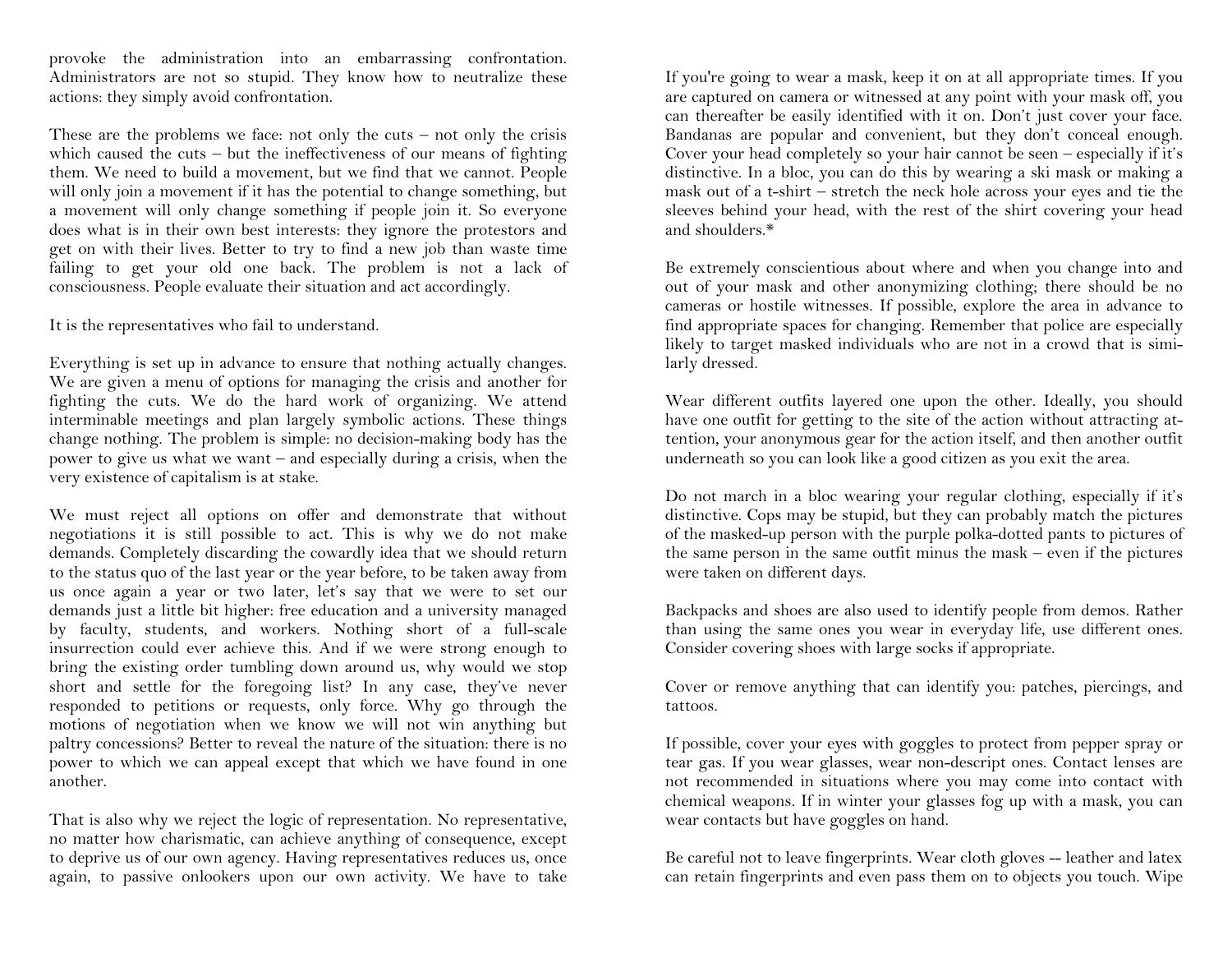for acting within demos - some are applicable more broadly, others are more specific to a bloc.

The way a demo moves can determine its outcome. While there are situations where moving quickly can be strategic, running blindly in a panic is the worst thing people can do. The police often attempt to disperse rowdy demos, and being able to hold our ground, not panic, and fight back is crucial.

A snake march -- weaving up and down different streets and changing direction often and unpredictably (but strategically) - is a good way for spontaneous demos to evade police. Marching against traffic on one-way streets makes it difficult for the police to control the march.

It is important to pay attention to what's happening around you. Stay aware of your surroundings. Notice any police lines that are being reinforced. Kettling is another tactic police use in mass arrests wherein they try to surround a demo from all sides, either in a street between intersections, or inside an intersection. This is why, if the demo is large enough, it should always try to hold two intersections at a time to leave an alternate route open.

Structures for quick communication need to be developed. People can spread messages and plans quickly by going from crew to crew.

Never take photos of anything that can be incriminating. If putting media online, black out faces - police routinely use footage posted online as evidence. Placards, banners, and paint can be used to block unfriendly cameras.

Don't come to a demo as a passive observer, hoping others have a plan. Come prepared to participate actively and have your own goals and plans.

The purpose of the bloc as a tactic is to have everyone look as similar as possible, so that no single individual can be identified within the anonymous mass. Blocs are not necessary for acting in the street - people can also self-organize into contingents, or act as individuals - but they can help to keep everybody safer. If only some people within a bloc take these precautions, the cops can more easily spot and target individuals and groups, which is dangerous both for those who are acting within the bloc and for those who are not. Those who make the effort to stay anonymous can draw extra police attention; those who don't can be more easily identified, which can make them easier targets. Neither of these situations is desirable.

matters into our own hands. A huge demonstration is not a means to better bargaining; it is nothing if it is not an end in itself. A huge demonstration becomes an end in itself only when people at the demonstration start to act on their own; when they reject the leaders who, acting on their own interests, tell people to be "reasonable" or to wait for the right moment. When things get hot, the self-elected of the student movement are waiting with their trusty fire extinguishers ready in hand because they know that when people act on their own, in their selfinterest, their authority crumbles and everyone can see how bankrupt their strategy of containment actually is. We must denounce and destroy the recuperative, the parasitic, the representative who seek to deescalate the movement and integrate it back into politics.

This is a guide to immediate action. It explains how to occupy buildings, with particular attention to universities. That is not because we believe students at the university have a special role to play, or because occupations are the only tactic with which we agree. It is simply because we are at the university, we have occupied a building here, and we begin with what we know.

Occupations are a common tactic used at universities and other workplaces around the world. In 1999, students occupied the National Autonomous University of Mexico, the largest university in Latin America, to ensure that university education would remain free. In 2006, students occupied universities throughout France to repeal the CPE amendment, which would have made it easier for bosses to fire young workers.

We have been criticized for having acted as clandestine "adventurists", for ignoring the democratic process. We have seen the results of that process far too many times. It is never the case that, after people see the failures of letter-writing campaigns or teach-ins, they decide to try something else. They are disheartened that their hard work has come to nothing, and they return to their normal lives. When the next crisis occurs, new people get involved and democratically decide to make the same mistakes.

We have lived through too many cycles of failure and seek to try something else.

We wager that when people see what we are doing, they too will get involved. So far, that has proven true. Once enough people are involved, we will no longer have to act in a clandestine fashion. We will openly decide what to do next. Will we march immediately to the administrative building and occupy it indefinitely, without demands? Maybe we will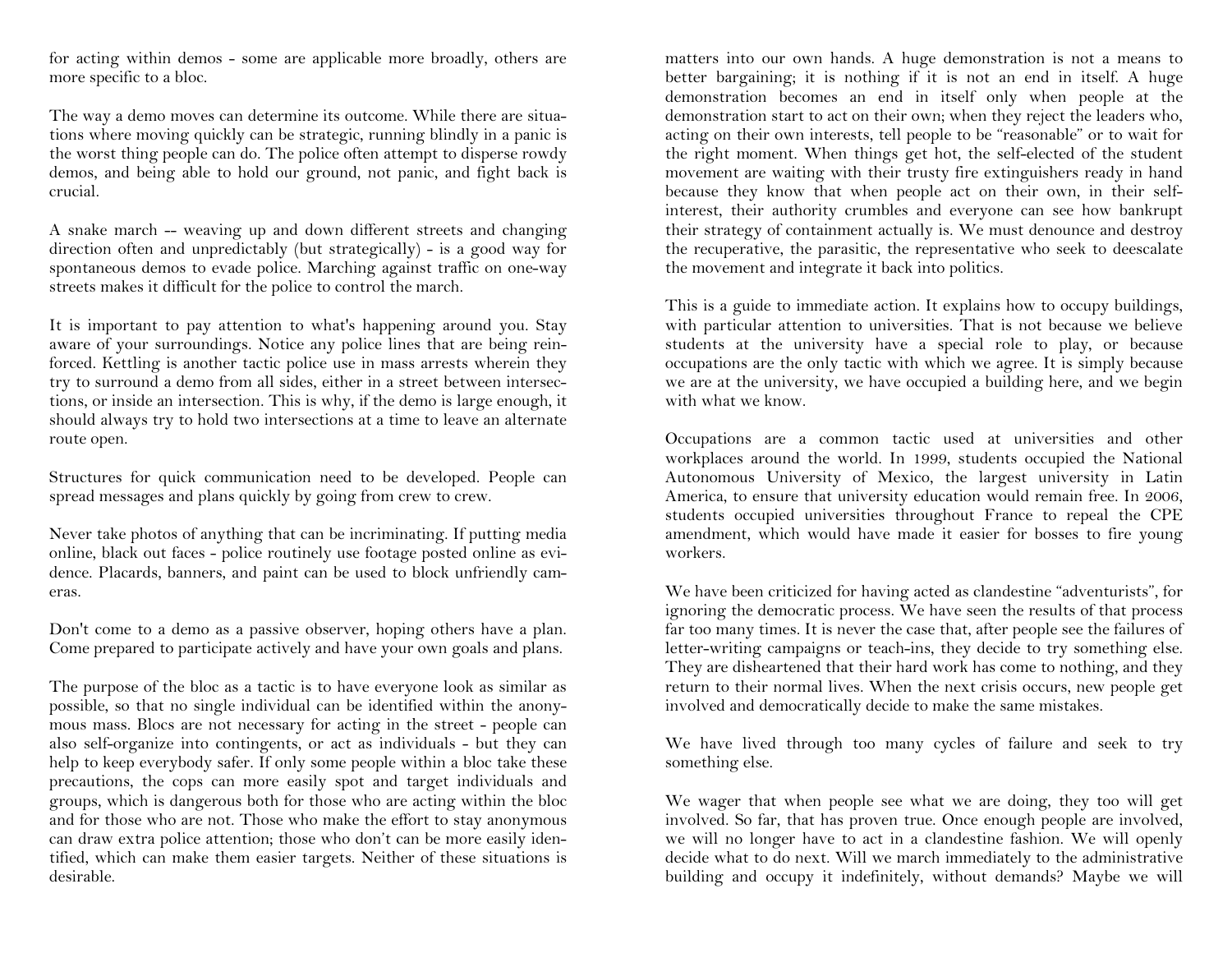march from building to building with bullhorns, calling students and workers out into the street? Perhaps we will march to the base of campus and set up barricades, blocking entrances to the university.

In any case, we know that our movement will only grow in and through action. We do not have to wait: we can act now and act later. If in the past it has taken longer to organize these sorts of actions, that is either because people started too big, or because they were up against stronger foes than the bumbling administration of a public university. In fact, the reason it took so long to organize this action was simply that many were afraid. We respect these fears even if we encourage everyone to push their boundaries. Others will join the movement, not when their consciousness is raised to the appropriate level, but when they decide that participation is worth the associated risks. Some people feel they have nothing to lose and get involved immediately. Others have so much to lose that they will only get involved at the last possible moment. We trust one another to know what to do.

Those we meet – who are neither hostile to change as such nor selfdescribed "leaders" offended by action taken without their permission – have not criticized us for acting too soon but for occupying such an insignificant building. To these we reply: you are not alone in your desire for escalation. Find us. When we have more numbers, we will take more and more buildings until the campus is ours.

Of course, the goal is not to shut down campus as an end in itself. Once we demonstrate our collective power to dissolve the university, we will decide together what to do next. By then, others will have taken action in their own contexts, and we will be able to decide with them. We know only this: that when we get the chance to strike, we will take it without

hesitation. We will take whatever measures are necessary both to destroy this world as quickly as possible and to create, here and now, the world we want:

### **WITHOUT WAGES, WITHOUT BOSSES, WITHOUT PRISONS, WITHOUT POLICE, WITHOUT BORDERS, WITHOUT STATES**



### Also\*:

• Don't gossip or brag in order to impress others or try to "fit in".

• Beware of alcohol/drugs and loose lips.

• Know your limits: don't do anything if you couldn't live with the worst possible consequences.

 • Lying to the police is a crime, but you have the right to remain silent – use it, even if they try to pressure you to talk.

• You don't have to let CSIS or the police into your home unless they have a warrant.

 • Balance the need for security with the need to be accessible to potential friends.

• Good security awareness is not paranoia institutionalized.

Some people just don't know about security awareness, so if someone is behaving in a security-violating way, it's really important to tell them and ask them to stop.

### **Silence**

It needs to be stressed throughout our movements that no one is under any legal obligation to provide the police with any more information than one's own name, address, and birth date, and only if one is under arrest. That is it! Saying anything more jeopardizes security. Even answering seemingly insignificant questions can assist the police in developing personality profiles. It may not be "evidence" but it is used to give police "leads" on other suspects and construct intent during legal proceedings. The only principled response to police questioning when under arrest is to say nothing more than your name, birth date, and address. If questioned further, you can simply say "I have nothing to say".

*\* Advice on secure communication techniques can be found in the zine "Anonymity/Security". A more in-depth and logistically focused resource is "Practical Security Handbook for Activists & Campaigns". "Security Culture: a handbook for activists" covers repression in the Canadian context. "What is Security Culture?" looks at social dynamics surrounding security.* 



### **STREET DEMONSTRATION TIPS**

WHILE PEOPLE CAN PARTICIPATE IN DEMOS WITH their crew, sometimes it makes sense for crews to act together in a contingent or a bloc. The form chosen should fit the context. Here is a collection of tips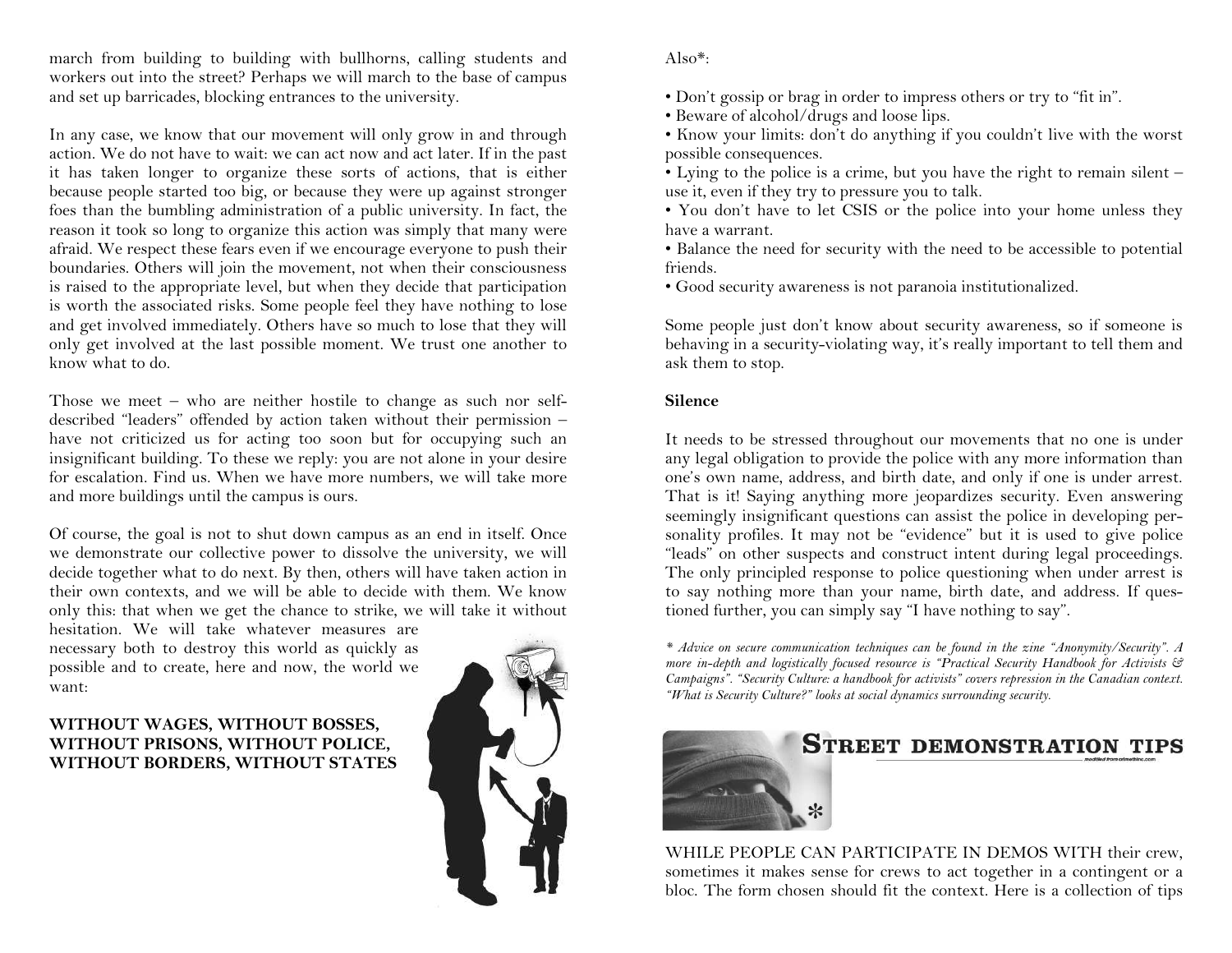anything else, these practices are not fool-proof.

### **What not to say**

To begin with, there are certain things that are inappropriate to discuss. These things include:

- Your involvement or someone else's involvement with illegal activity.
- Someone else's desire to get involved with such activity.
- Asking others if they participate in illegal activity.
- Your participation or someone else's participation in any action that was illegal.
- Someone else's advocacy for such actions.
- Your plans or someone else's plans for a future action.

In short, don't ask and don't tell.

It's fine to speak about direct action in general terms. It is perfectly legal, secure and desirable that people speak out in support of direct action and all forms of resistance. The danger lies in linking individuals to specific actions or groups.

### **Two Exceptions**

There are only two times that it is acceptable to speak about specific actions and involvement.

1. If you're planning an action, with the people you're planning it with. However, these discussions should never take place over the internet (email), phone lines or in proximity of a cellphone, through the mail, or in an accomplice's home or car, as these places and forms of communication are frequently monitored. The only people who should hear this discussion would include those who are actively participating in the action. Anyone who is not involved does not need to know and, therefore, should not know.

2. After a person has been arrested and brought to trial. If they are found guilty, they can freely speak of the actions for which they were convicted. However, they must never give information that would help the authorities determine who else participated in illegal activities.

The reason for these security precautions is obvious: if people don't know anything, they can't talk about it.

### **GENERAL THEORY OFOCCUPATIONS**

### **Plan ahead.**

• Whether we occupy as a small group of clandestine adventurists or at the head of a large and unruly crowd, it is good idea to plan ahead.

• Scope out the building. What sorts of doors will we have to lock down? What sorts of furniture are available for building barricades?

• Check as well for any useful materials outside or around the building. Are there escape routes? Are there materials to defend against the police?

### **Draw a large crowd to the occupation.**

• A large crowd, especially of 'ordinary, everyday people', is our first line of defense against a police attack.

• If there is a confrontation with the police, a large crowd will probably form anyway to gawk at the spectacle.

• But our best chance of holding the space is to get that crowd as close to the building as possible before the police arrive.

• That way, if the police build barricades, the crowd will be between us and the cops, rather than outside police lines.

• If that crowd is full of 'ordinary, everyday people', the cops will be less likely to use extreme force to remove us from the building.

• Draw a crowd by calling a meeting of some kind: to discuss the crisis or just to dance; or announce the occupation at some other group's meeting.

• Either (1) announce to the assembled crowd that an occupation is occurring and rush them over to the building as quickly as possible.

• Or  $(2)$  give a rousing speech, convince the crowd that we all have to occupy a building immediately and then do it.

• Have a plan A, plan B, and plan C. In other words, have backup plans.

• Once inside, explain to the employees that it's an occupation, and nicely but firmly ask them to leave.

### **Get control over a door.**

• When we scope out a building, we want to get a sense of how we can open up the space to other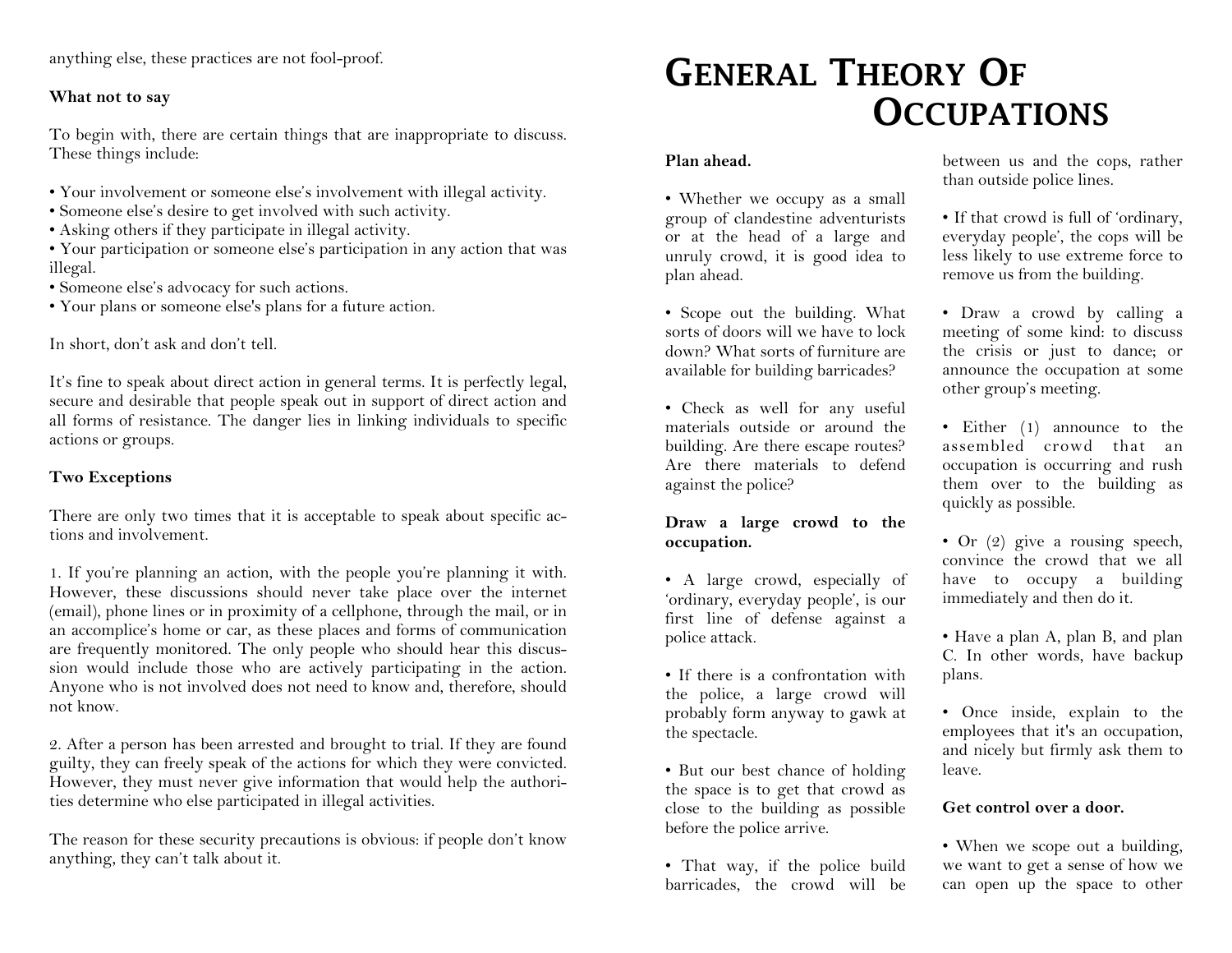people once the occupation is under way.

• Choose a door, an accessible window, or some other method of getting people into and out of the space.

• When outside barricades are built, make sure people know not to barricade this one entrance too heavily.

• For this entrance, set up a lock that can be opened and closed easily, so when the time is right, we can let more people into the space.

### **Open the space to other people.**

• People often want to debate who they should let in to the space, but it is best to let in everyone (reserving the right to turn away sketchy people).

• The risks of diluting the group or letting sketchy people in are minimal compared to what we gain by making the occupation open to everyone.

• Opening the occupation reduces the risks taken by the original occupiers. It's also the point of occupying—to build a movement through action.

• If there is a continual police presence, having a crowd inside police barricades allows people to move in and out of the building via the crowd.

### **Transform the space.**

When we occupy spaces, we never use them as they were 'intended' to be used: libraries are not for studying.

We take over spaces to transform their uses: we organize to occupy more spaces and build a social movement, but we also have fun.

Throw a sick as fuck dance party!

#### **Do not make occupations into arrest actions.**

Occupations are tactics within a broader struggle. There is no reason to get arrested just to prove a point. When all else fails, run away!

#### **RECONNAISANCE**

### **Choosing a building:**

- Fewest doors that need to be secured.
- Heavy furniture for making barricades.

 • Central location with a lot of foot traffic.

• Contact with the outside world (balcony, windows).

#### **Who owns the building?**

• Exploit ambiguities in ownership.

occupation:

 • It is possible that you will be removed in the first few hours. Do not overpack.

 • Bring some food, a lot of water, and medical supplies, but not much else.

 • Pack extra locks and cables in case you need them.

• Bring flashlights, paper and pen, and a miniature first aid kit.

 • Bring a safe computer, in case police confiscate your supplies. Likewise with a cell phone. Don't have phone numbers that you don't need for the occupation saved on your phone -- police routinely go through people's contacts.

If you are successful, people can bring you extra supplies:

• Food, cigarettes, blankets, etc.

Share everything. Inside the occupation, there is no private property.

Break down barriers between people.

If possible, take pictures of building before you leave, for legal reasons.

Use the building as an organizing space. Now that it's ours, it can be a launchpad for more occupations and other actions. It can become a gathering point for the disaffected and pissed-off. Invite members of your community to come in and help build the struggle.

Occupied buildings become spaces from which to further strike the exploiters of this world and, at the same time, disrupt and suppress the ability of the university to function.

### **SECURITY AWARENESS**

SECURITY AWARENESS IS A SET OF PRACTICES designed to keep everyone involved in social struggle safer by systematically reducing risk. The simple reality is that governments target and try to repress groups and individuals engaged in struggle, no matter the tactics that they use. This is because the state exists to defend the political and economic interests of capitalism. By adopting a widespread security awareness, we can limit or neutralize counterintelligence operations meant to disrupt our political organizing. Security awareness is most effective when an entire movement or community understands the practices and the logic behind them. Also, there is no perfect formula that can be applied in all situations - the ability to think critically about security is what counts. Finally, like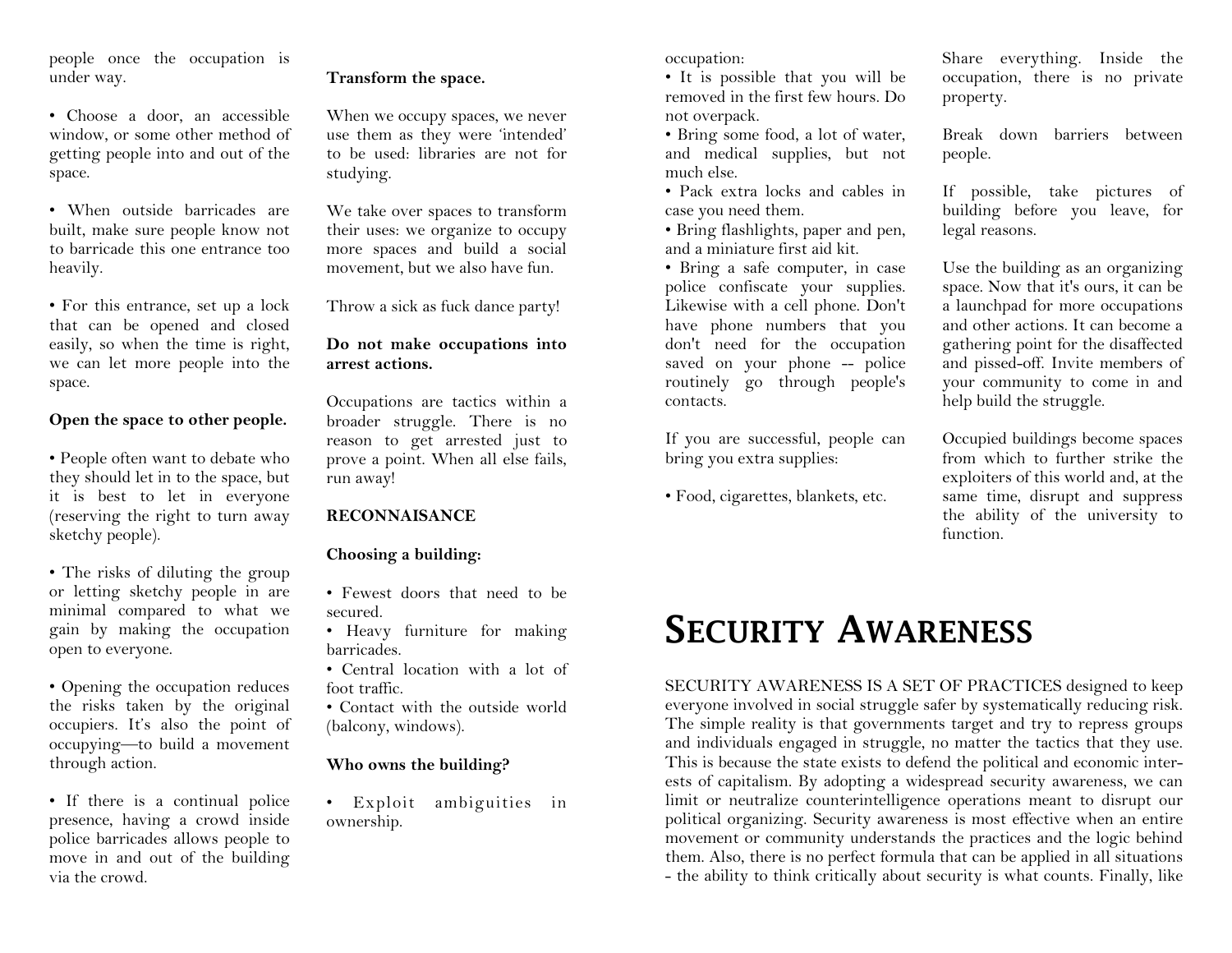gauze and tape, hydrogen peroxide, neosporin, aspirin, benadryl, emergenC.

### **Wear or bring with you:**

• Comfortable clothing, running shoes, long-sleeves, eye protection, clothes to change into.

### **Do NOT wear:**

• Contact lenses, oil-based makeup, things which can be easily grabbed. Do not use tampons if you may end up in jail.

For pepper-spray: clean out eyes with a mixture of milk of magnesia and water.

For tear-gas: cover mouth with a cloth soaked in vinegar or water; use eye-protection.

### **OUTSIDE SUPPORT: MEDIA TEAM**

This is not a symbolic action, but it is still important to have a media team. Have one or more people designated as media contacts, on the outside of the occupation:

• Remember to emphasize the media people as delegates, not representatives of those involved.

• Send articles to different news outlets; alternative media that allows for self-publication of events.

Set up an email address and website associated with the occupation: make this information easily available.

• Do not use the email addresses of anyone involved in the action.

No particular individuals inside the occupation should become too visible, lest they be branded as leaders.

No one on the inside should give televised interviews, or any more information about themselves than is necessary.

### **Press Releases:**

• Have an initial statement prepared before the occupation is announced.

 • Pour out your feelings, but make sure you provide a reasoned explanation for what you are doing.

• Do not have an official line. Do not prevent people from expressing themselves in their own way.

• Have people on hand to make and distribute flyers keeping people informed about what you are doing.

### $OPT$  **ER THINGS
TO ORGANIZE:**

Collect phone numbers to set up an emergency mass text-message in case of a police raid.

• Bringing supplies into the

### **Some occupations are more disruptive than others.**

• At a university, occupying an administrative building would be more disruptive than occupying a student space.

• But for the same reason, administrative buildings are harder to hold.

• Do not be afraid to take space from our purported representatives: unions, student government, etc.

### **When doing reconnaissance, be discreet but thorough:**

• How many doors are there that have to be secured?

 • Look for hidden doors and fire escapes.

• What do the doors look like, and how are they opened (handles)?

• We can secure doors using structural supports (poles, pipes). Are there any available?

• What furniture is available for building barricades?

• Can we secure a door in such a way that we can open it, either to let people in or to make an escape?

 • Are there a lot of employees in the building?

• What floor are you going for? Is there stairway or elevator access?

• Is there an alarm system? Are there security guards?

• What are the open hours?

• Are there surveillance cameras? What are ways to block them? (Umbrellas? Paint? Gum?)

• Boardrooms often have microphones, how can they be disabled?

 • If possible, take pictures or at least, take notes. It is always harder to remember the details than you think!

### **We may be in there for a while:**

• Is there a bathroom, access to running water?

• Is there any way to get supplies in and out without opening a door?

It is often possible to secure a floor or even a room, leaving the rest of the building intact.

### **SECURING DOORS**

Doors open either towards the inside or the outside.

• Doors opening into the occupied space are the easiest to secure because we can barricade them closed.

• Unfortunately, doors in newer buildings tend to open out, so we have to secure the door independently of the barricade.

Different doors have different types of handles and are thus secured in different ways. Here are some examples:

### **• Door with handles:**

 Tie one end of a cable lock around the door handle. Tie the other end